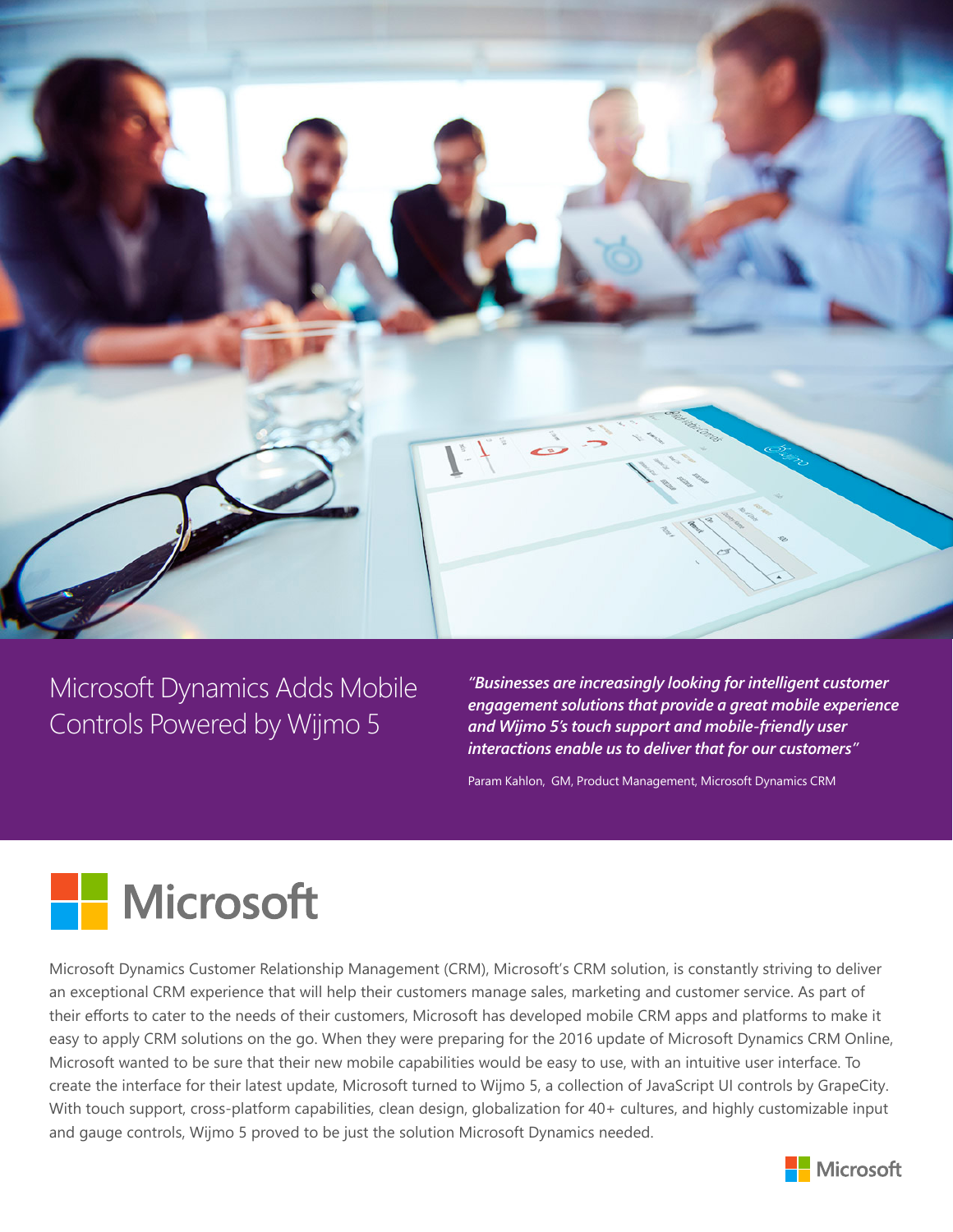# Business Challenge

A successful business must be able to foster customer loyalty and trust, while maximizing sales, service and marketing productivity. Customer Relationship Management (CRM) is a systematic way of monitoring each of these aspects, and increases profitability by automating business processes that build customer relationships and promote customer satisfaction.

Microsoft Dynamics CRM, Microsoft's CRM solution, is constantly striving to provide an exceptional CRM experience that assists their customers in effectively managing sales, marketing and customer service. Part of providing a useful CRM solution is ensuring that the solution is adaptable and easy to use. In their efforts to provide the ease and accessibility necessary for a great CRM solution, Microsoft delivers Microsoft Dynamics CRM solutions in the cloud, on-premises, and even a mixture of the two. With the increased use of mobile devices, Microsoft has developed mobile CRM apps and platforms to make the application of CRM easier for Microsoft Dynamics CRM users on the go.

When Microsoft was preparing for a 2016 update to Microsoft Dynamics CRM Online, they wanted to ensure that their new mobile capabilities

for administrators and customizers would be easy to use, with an intuitive user interface. But the development of an intuitive interface, with the ability to operate on several different mobile platforms, is a time consuming process. The process is only drawn out further when the interface must be able to adapt to the data-entry forms of a global clientele.

# Solution

When developing the 2016 update for Microsoft Dynamics CRM Online, Microsoft turned to Wijmo 5 for their mobile input and gauges.

Wijmo 5, developed by GrapeCity, is a collection of JavaScript user interface (UI) controls that are written in TypeScript for enterprise application development. Wijmo has zero dependencies on other code libraries. No dependencies means a lightweight product, and a development process unhindered by the need to download additional code libraries. Developed with the intent to allow developers to circumvent the arduous process of creating and maintaining UIs that function across platforms and cultures, Wijmo 5 enables developers to focus on the business side of their applications. With touch support and the ability to work well on virtually any device, Wijmo 5 had the essential elements of the user-friendly

*"With Wijmo's extensibility model, the Microsoft Dynamics team was able to quickly customize and incorporate Wijmo 5 controls into our new release ."*

Param Kahlon GM, Product Management Microsoft Dynamics CRM

interface Microsoft was striving to create. Add to this Wijmo 5's clean design, highly customizable controls, globalization for 40+ cultures and flexible input and gauge controls, and this collection of UI controls provided exactly what Microsoft needed to create a user-friendly mobile UI for their 2016 update.

### **Benefits**

Ultimately, the numerous benefits offered by Wijmo 5 are what drew the attention of the Microsoft Dynamics team.

Reduced development time is chief among these benefits. Especially in development situations where a product will not only be used on different platforms, but in different global locations, developing a consistent solution is time consuming. Wijmo 5 functions on all of the newest Android, Windows and iOS mobile devices, eliminating the need to create unique solutions for each platform. Wijmo 5 UI controls

### **Overview**

**Customer: Microsoft Customer Website:** [www.microsoft.com](http://www.microsoft.com) **Country or Region:** U.S. **Industry: Technology**

### **Customer Profile**

Microsoft is the worldwide leader in software, services, devices and solutions for businesses and individuals. Microsoft is most well known for the creation and continued advancement of Windows and Office, but the technology leader has also produced several devices, such as the Surface (a tablet computer), Microsoft Fitness Bands, a line of cell phones, and the Xbox gaming consoles. Though based in the United States, Microsoft has offices located around the globe.